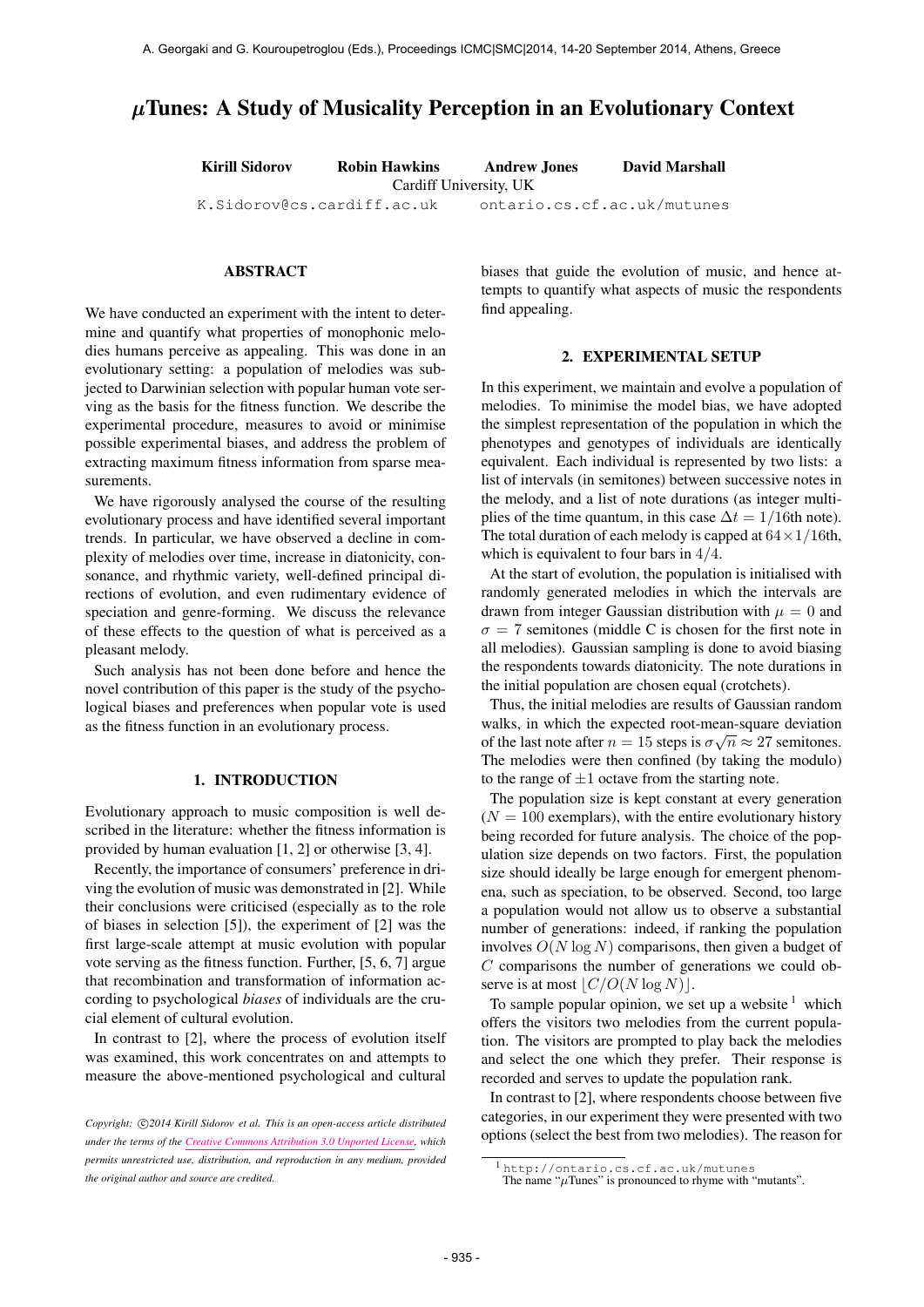this is twofold. First, the problem of optimal ranking using expensive pairwise comparisons is well-studied in the literature [8, 9]. This is a non-trivial task, since we need to find the best estimate of the population rank given the limited number of pairwise comparisons which, in addition, may be noisy (contradictory). In [9] an efficient ranking algorithm is described which by adaptive pairwise queries efficiently ranks the population. Due to its robustness under noise this is the algorithm we used in our experiment.

After each comparison, with probability  $N\gamma \log(N\gamma)$  a new generation is produced. Above,  $N = 100$  is the population size and  $\gamma = 0.5$  is a parameter controlling the rate of evolution. This is equivalent to triggering a new generation on average every  $O(N \log N)$  comparisons which are required to rank N individuals.

When a new generation is triggered, the highest ranked  $\alpha = 20\%$  of the individuals take part in sexual reproduction. Pairs are formed by uniform random sampling from the top  $\alpha = 20\%$  of the population. Breeding involves a one-point crossover operation: a time  $t_f$  in the female melody is selected uniformly randomly (at any point, including in the middle of notes), with  $t_f$  being quantised to  $1/16$ th notes; similarly  $t<sub>m</sub>$  is selected for the male individual. The melodies (intervals and note durations) are sliced at  $t_f$  and  $t_m$ .

Breeding produces two offsprings: one shares a beginning with the female parent, and an end with the male parent, and vice-versa for the other offspring. Such crossover can result in a note being broken in two, as slicing time  $t$  is not guaranteed to coincide with the note boundaries. When this occurs, with probability  $\beta = 50\%$  the notes at the cut-point are fused. This way, we ensure that the rhythmic granularity does not unnecessarily increase due to crossover. A better approach would be to estimate  $\beta$  dynamically to explicitly ensure that the crossover operation does not affect the average granularity in the population.

Finally, mutation occurs in one of the offspring. The offspring to be mutated is chosen uniformly randomly. Mutation affects only the intervals. One interval, selected again uniformly at random, is incremented or decremented by one. The bottom  $\alpha = 20\%$  of the population are removed from the population and replaced with the newly generated offspring. The rhythm was not explicitly subjected to mutation to simplify the experiment; however, variability in rhythm naturally arises as the result of the crossover operation, which splices the melodies as described above.

#### 3. ANALYSIS AND RESULTS

So far into the experiment, we have registered  $\approx 7,000$ comparisons which resulted in 45 generations of evolution. We have also carried out a control experiment in which the evolution proceeded under the same conditions (and the same initial population) except the responses were replaced with random Bernoulli-distributed values ( $p = 1/2$ , fair coin).

Below we describe the various features of the population that we measured over time as the evolution progresses: entropy of melody and rhythm, repetitiveness, properties of melodic contour, and pitch distribution.



Figure 1. Change in average entropy of melody (*above*) and rhythm (*below*).



Figure 2. Average number of consecutive repetitions of pitches (*above*) and rhythmic values (*below*).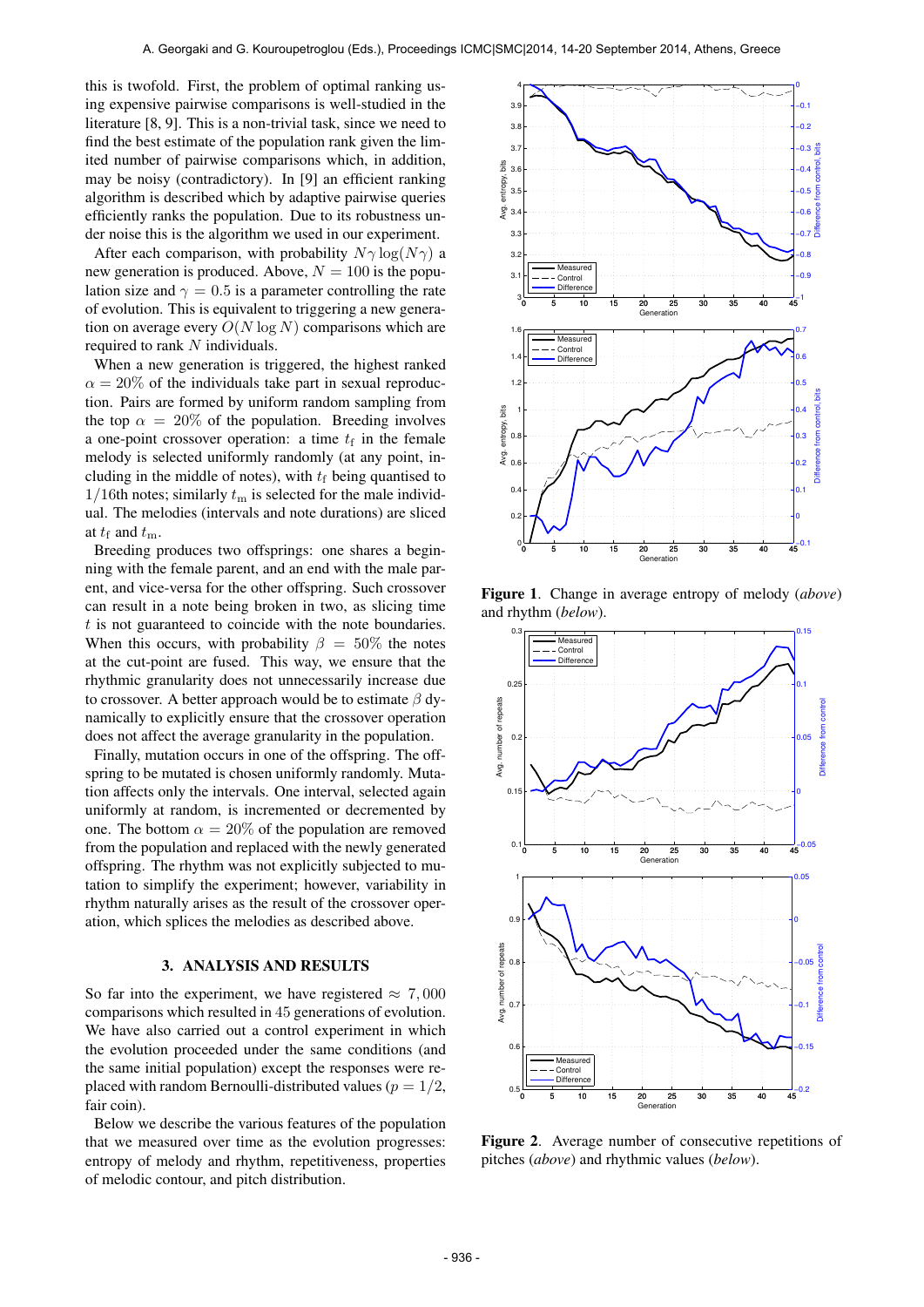

Figure 3. Average number of extrema in the melodic contour.

ENTROPY. It has been hypothesised [10, 11] that simplicity in art is appealing. It hence seems natural to measurewhat happens to the complexity of melodies in the population. To do so, we estimate the average Shannon's entropy [12] of melodies and their rhythms, assuming that intervals between notes and note durations are symbols from a finite alphabet. The entropy is simply

$$
H(X) = -\sum_{i} P(x_i) \log_2 P(x_i),
$$
 (1)

where X is a string of intervals (or durations),  $P(x_i)$  is the probability of occurrence of symbol  $x_i$  (estimated from frequency).

Figure 1 shows the average population entropy over time (in this and other figures the bold blue line indicates the difference between the experiment and control). We observe that the melodic entropy is noticeably *decreasing*. This indicates that the respondents tend to select simpler melodies. This is in line with predictions of [10, 11].

Remarkably, the *opposite* result is observed for rhythm: the entropy is noticeably *increasing*, which suggests the preference for more rhythmically varied melodies. (The rhythm entropy in the control experiment is not constant due to a defect in the crossover operator: it does not ensure that the average granularity remains the same. However, the difference from the control shows significant increase of rhythm entropy over time.)

REPETITIVENESS. We also investigated whether the repetitiveness is selected for. To measure repetitiveness, we count the number of adjacent identical intervals (and note durations) and normalise by the length of the melodies. Figure 2 illustrates the trend in thus computed average repetitiveness. Again, we observe increase in melodic and decrease in rhythmic repetitiveness.

We note that higher repetitiveness implies lower entropy, but not the other way round: a repeated alternation between two notes (*e.g.* trill) will have low entropy, but not high repetitiveness.



Figure 4. *Above:* Histogram of interval classes (vertically) over time (horizontally); red = high frequency, blue =  $low$ frequency . *Below:* the interval class histogram at the last generation.



Figure 5. Histogram of pitch classes (vertically) over time (horizontally), red colour indicates higher frequency. *Below:* the pitch class histogram at the last generation.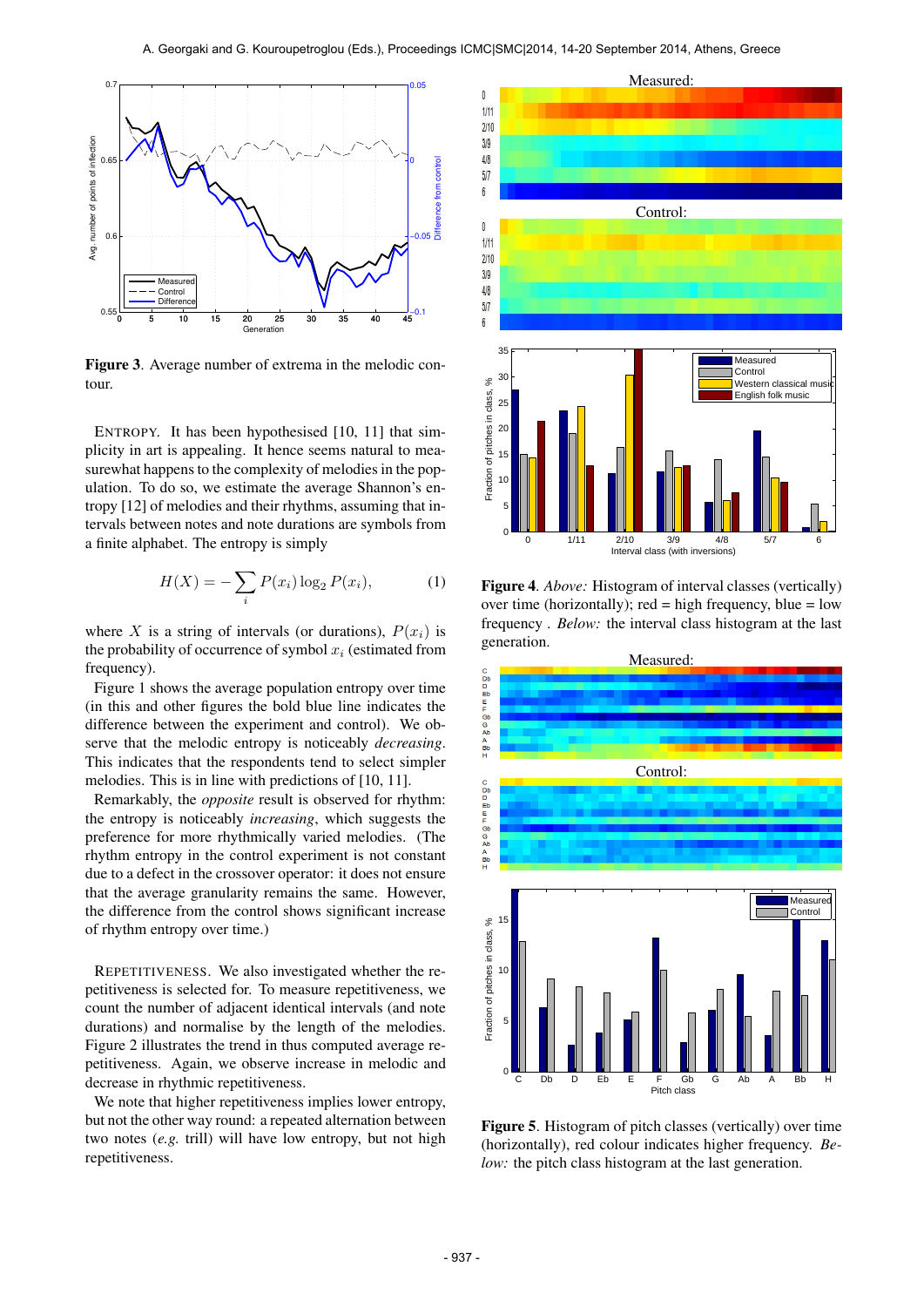

Figure 6. Embedding of the melodies in  $\mathbb{R}^2$  over time. The generation numbers are shown in the corner. Pale gray dots represent all melodies ever alive, large white dots — melodies alive in the current generation. Background colour shows the estimated density (using KDE [15]).

MELODIC CONTOUR. To investigate whether the shape of the melodic contour is significant in respondents' selection, we use a simple measure of monotonicity: we compute the number of local extrema in a melody and normalise by the length of the melody. High number of extrema would be indicative of oscillating melodic contours, low number would indicate more monotonously ascending or descending contours. Figure 3 shows the change in average monotonicity over time and illustrates a noticeable decline in this parameter, indicating negative preference for complex, undulating melodies.

PITCH AND INTERVAL DISTRIBUTION. At each generation, we measured the distribution of intervals in the melodies and the resulting pitch classes. Figure 4 (top) shows the evolution of the interval histogram over time. The intervals in Figure 4 are shown modulo 12, and inversions of intervals are placed in the same bin (*e.g.* perfect fourth and perfect fifth, denoted 5/7 in Figure 4, are in the same bin, and similarly for other intervals). We observe a marked preference for consonant, diatonic intervals, and the semitone (0, 1/11, 5/7); the augmented fourth is actively selected agaist (bottom row, 6); interestingly, the prevalence of the major 3rd (4/8) is smaller than that of the major 2nd (2/10) and the minor 3rd (3/9). Figure 4 (bottom) compares the distribution of intervals to that in the control group as well as to that in a corpus of Western classical music [13] and English folk music [14]. We show the correlation matrix for these distributions in Table 1. We observe that the resulting distribution of pitch classes appears to be more characteristic of the Western classical music than of folk music. Figure 5 shows the evolving histogram of pitch classes (top row corresponds to C, second to D-flat *etc.*) Again we observe a marked tendency towards diatonicity: note, for example, the high values in the F-minor triad (F-Ab-C).

EUCLIDEAN EMBEDDING AND CLUSTERING. We regard the space of all melodies as a metric space with the

|      | Exp.   | W.C.   | E.F.   |
|------|--------|--------|--------|
| Exp. |        | 0.0532 | 0.0497 |
| W.C. | 0.0532 |        | 0.7787 |
| E F  | 0.0497 | 0.7787 |        |

Table 1. Correlation between the difference from control in interval class distribution in this experiment vs. that of Western classical music vs. English folk music.

Levenshtein distance [16] (edit distance) applied to strings of intervals forming the melodies (and strings of note durations) as the metric. Having computed pairwise distances between all melodies in the population, we can compute the embedding of the melodies into Euclidean  $\mathbb{R}^n$  space. Multidimensional Scaling [17] delivers such embedding, as well as optimal (in the least-squares sense) embeddings into reduced dimensionality spaces  $\mathbb{R}^m$ ,  $m < n$ . In particular, for visualisation it is convenient to embed the melodies into  $\mathbb{R}^2$ . Figure 6 shows such embedding. All melodies that ever lived are shown (pale gray), the ones currently alive are marked by large white circles. To illustrate the tendency, in the background we show the distribution density obtained using kernel density estimator [15]. We remark that having started from the initial cluster (Figure 6 top left) the evolution diverges into well-defined directions (downwards and to the right in Figure 6), and new mutually dissimilar stable clusters of melodies are formed. We speculate that this phenomenon is analogous to speciation in biological evolution. Admittedly, a larger scale experiment is required to more accurately study this effect. To illustrate the principal modes in which the evolution progresses, we have clustered all the melodies by similarity (using classic  $k$ -means algorithm [18] on the melodies embedded in  $\mathbb{R}^n$ ). Figure 7 show the resulting clusters together with the melodies nearest to the cluster centroids. These correspond to relatively stable melodic "species" in our experiment.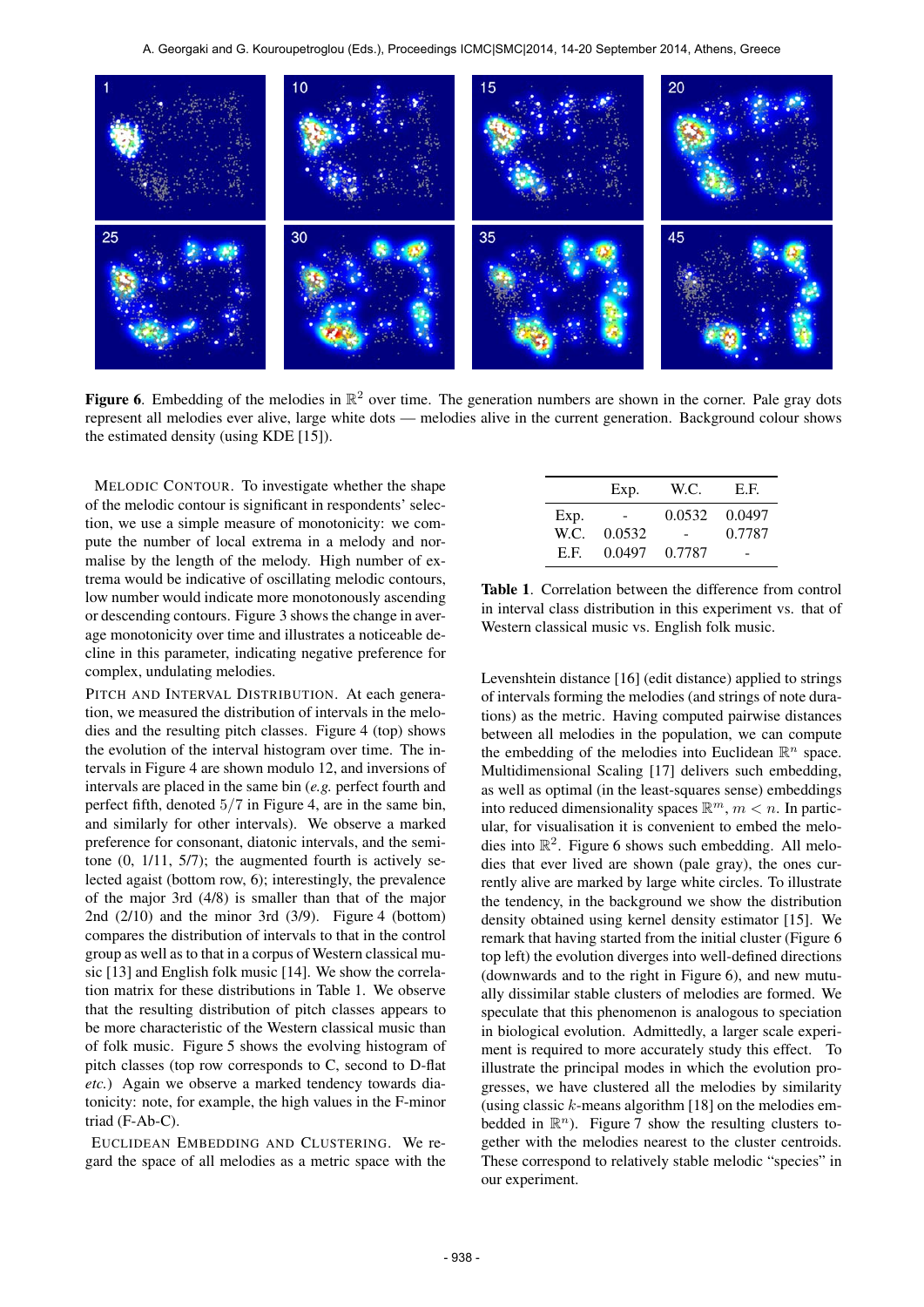

Figure 7. Clusters in the population (*above*) and the melodies nearest to cluster centres (*below*).



Figure 8. Top ranking melody over the generations.

#### 4. DISCUSSION AND CONCLUSIONS

We have conducted an experiment to evolve a population of melodies by popular vote (incidentally, in Figure 8 we show the best ranking melodies over generations). We have performed statistical analysis of the resulting evolutionary history. We have thus used the evolutionary setting in order to examine the popular vote as the fitness function in terms of perceptual biases of the respondents.

By measuring the average entropy, repetitiveness, and variability in melody in rhythm over time, we have come to the conclusion that the respondents are biased towards melodically straightforward, consonant, diatonic, while, on the other hand, rhythmically varied melodies. We have observed that out of chaos emerges the preference for the Western diatonic scale. We also speculate that the formation of stable clusters in diverging branches of evolution may be an effect analogous to speciation. While the above results may already be intuitively familiar to expert musicians, we have for the first time demonstrated that evolutionary setting is a useful tool for studying psychological perceptual biases and æsthetic preferences in humans.

A larger scale experiment would merit more accurate analysis of socio-cultural background of the respondents. It could potentially reveal interesting correlations between the background and musical preferences. It would be also very interesting to conduct a similar experiment with other musical systems, for example those not based on 12-tone scale. Further work would also include a more extensive analysis of the emergent phenomena related to tonality, mode, and key.

Although this experiment is ongoing, and the corpus of data is continuously growing, we believe our preliminary findings may be of interest to the computational music community.

## 5. REFERENCES

- [1] B. E. Johanson and R. Poli, "GP-music: An interactive genetic programming system for music generation with automated fitness raters," U. of Birmingham, Tech. Rep. CSRP-98-13, May 1998.
- [2] R. M. MacCallum, M. Mauch, A. Burt, and A. M. Leroi, "Evolution of music by public choice," *PNAS*, vol. 109, no. 30, pp. 12 081–12 086, 2012.
- [3] Y. M. A. Khalifa, H. Shi, and G. Abreu, "Evolutionary music composer," in *Late Breaking Papers at the 2004 Genetic and Evolutionary Computation Conference*, M. Keijzer, Ed., Seattle, Washington, USA, 26 Jul. 2004.
- [4] J. D. Fernandez and F. J. Vico, "AI methods in algorithmic composition: A comprehensive survey," *J. Artif. Intell. Res. (JAIR)*, vol. 48, pp. 513–582, 2013.
- [5] N. Claidière, S. Kirby, and D. Sperber, "Effect of psychological bias separates cultural from biological evolution." *PNAS*, vol. 109, no. 51, p. E3526, 2012.
- [6] D. Sperber and L. A. Hirschfeld, "The cognitive foundations of cultural stability and diversity," *Trends in Cognitive Sciences*, vol. 8, no. 1, pp. 40–46, Jan. 2004.
- [7] S. Kirby, H. Cornish, and K. Smith, "Cumulative cultural evolution in the laboratory: An experimental approach to the origins of structure in human language," *PNAS*, vol. 105, no. 31, pp. 10 681–10 686, August 2008.
- [8] K. G. Jamieson and R. D. Nowak, "Active ranking using pairwise comparisons." in *NIPS*, J. Shawe-Taylor, R. S. Zemel, P. L. Bartlett, F. C. N. Pereira, and K. Q. Weinberger, Eds., 2011, pp. 2240–2248.
- [9] F. L. Wauthier, M. I. Jordan, and N. Jojic, "Efficient ranking from pairwise comparisons." in *ICML (3)*, ser. JMLR Proceedings, vol. 28, 2013, pp. 109–117.
- [10] J. Schmidhuber, "Low-complexity art," *Leonardo, Journal of the Inter Soc for the Arts, Sciences, and Technology*, vol. 30, no. 2, pp. 97–103, 1997.